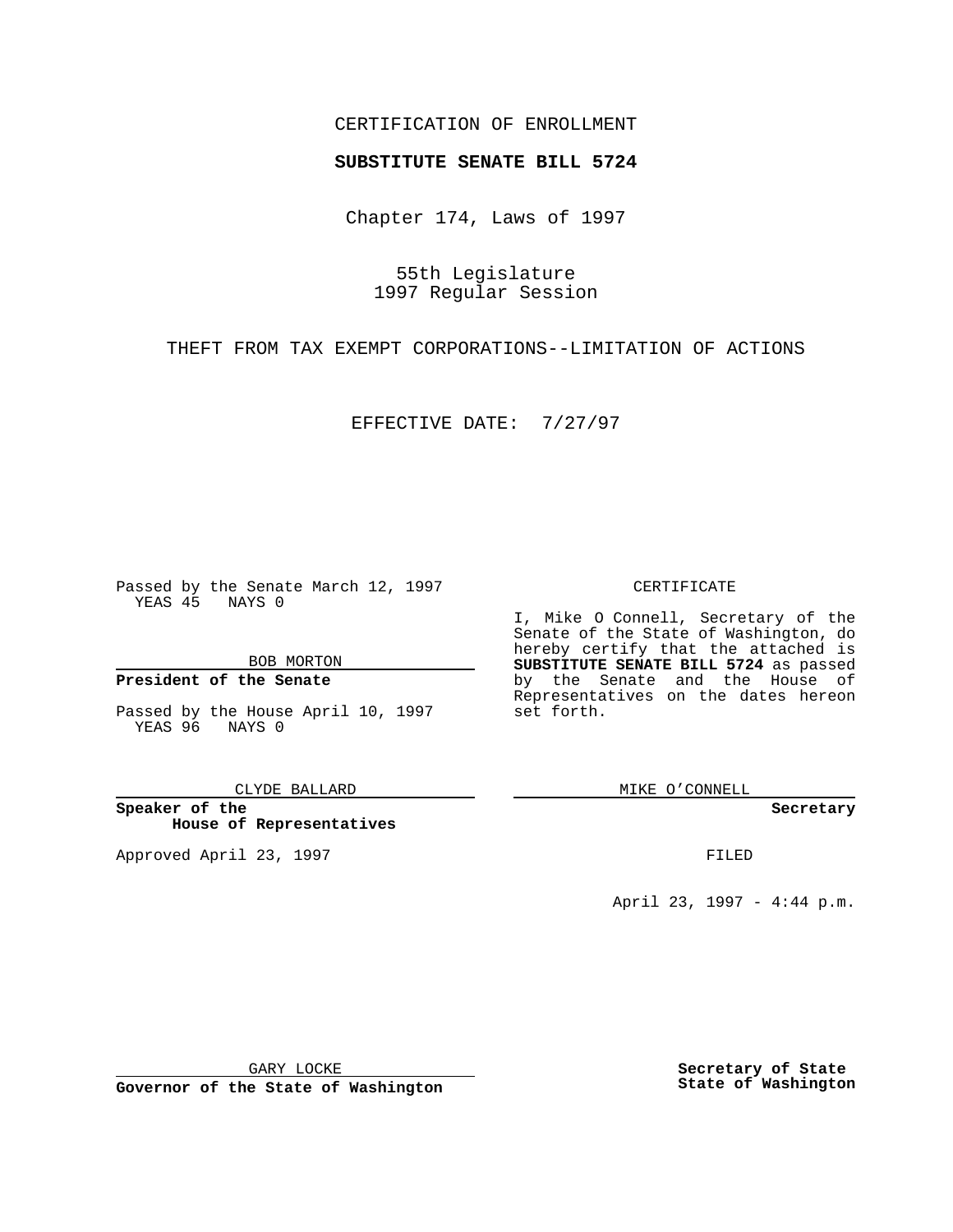## **SUBSTITUTE SENATE BILL 5724** \_\_\_\_\_\_\_\_\_\_\_\_\_\_\_\_\_\_\_\_\_\_\_\_\_\_\_\_\_\_\_\_\_\_\_\_\_\_\_\_\_\_\_\_\_\_\_

\_\_\_\_\_\_\_\_\_\_\_\_\_\_\_\_\_\_\_\_\_\_\_\_\_\_\_\_\_\_\_\_\_\_\_\_\_\_\_\_\_\_\_\_\_\_\_

Passed Legislature - 1997 Regular Session

### **State of Washington 55th Legislature 1997 Regular Session**

**By** Senate Committee on Law & Justice (originally sponsored by Senators Wood, Roach and Haugen)

Read first time 02/27/97.

 AN ACT Relating to limitation of actions; and reenacting and amending RCW 9A.04.080.

BE IT ENACTED BY THE LEGISLATURE OF THE STATE OF WASHINGTON:

 **Sec. 1.** RCW 9A.04.080 and 1995 c 287 s 5 and 1995 c 17 s 1 are each reenacted and amended to read as follows:

 (1) Prosecutions for criminal offenses shall not be commenced after the periods prescribed in this section.

 (a) The following offenses may be prosecuted at any time after their commission:

(i) Murder;

11 (ii) Homicide by abuse;

(iii) Arson if a death results.

 (b) The following offenses shall not be prosecuted more than ten years after their commission:

 (i) Any felony committed by a public officer if the commission is in connection with the duties of his or her office or constitutes a breach of his or her public duty or a violation of the oath of office; (ii) Arson if no death results; or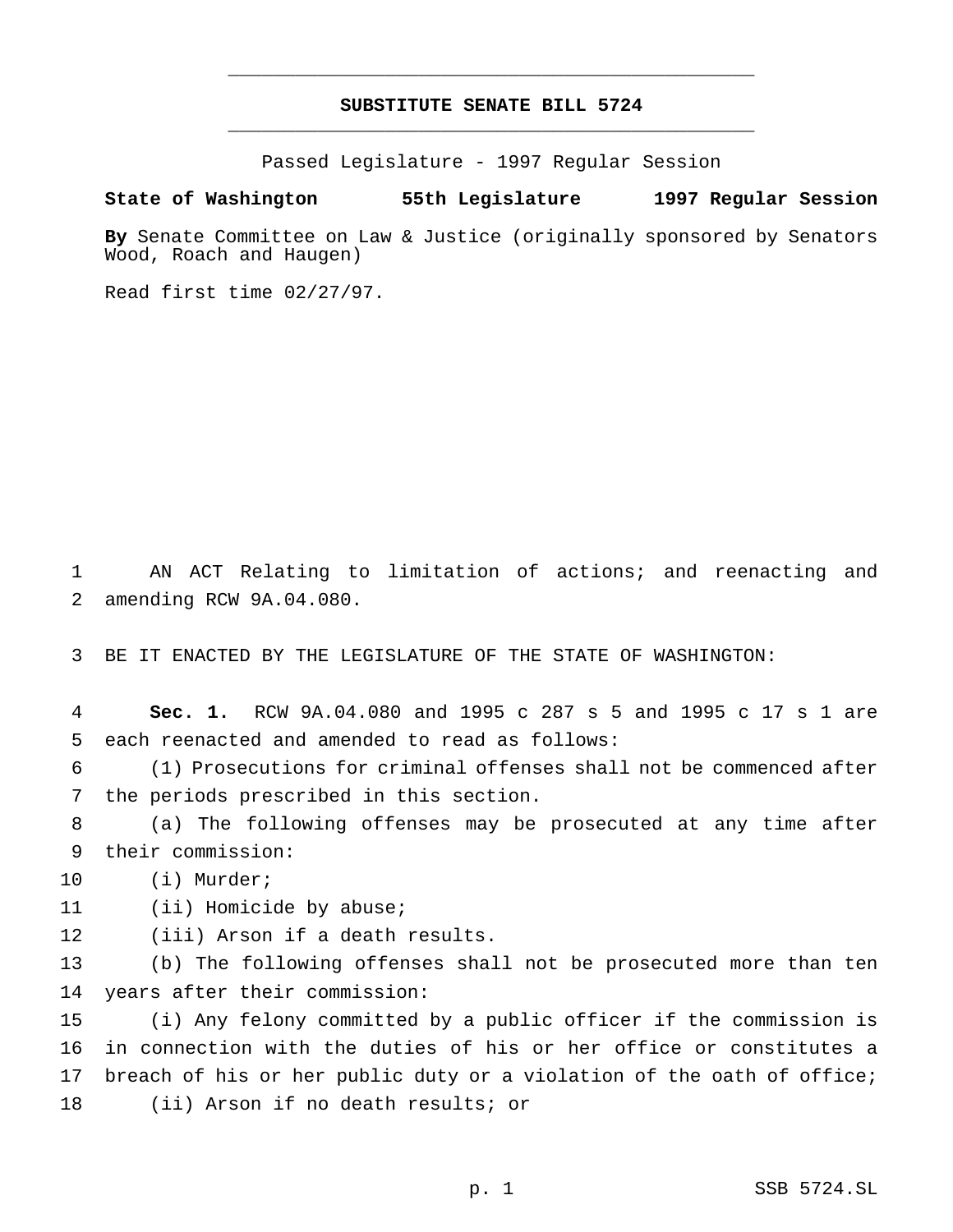(iii) Violations of RCW 9A.44.040 or 9A.44.050 if the rape is reported to a law enforcement agency within one year of its commission; except that if the victim is under fourteen years of age when the rape is committed and the rape is reported to a law enforcement agency within one year of its commission, the violation may be prosecuted up to three years after the victim's eighteenth birthday or up to ten years after the rape's commission, whichever is later. If a violation of RCW 9A.44.040 or 9A.44.050 is not reported within one year, the rape may not be prosecuted: (A) More than three years after its commission if the violation was committed against a victim fourteen years of age 11 or older; or (B) more than three years after the victim's eighteenth birthday or more than seven years after the rape's commission, whichever is later, if the violation was committed against a victim under fourteen years of age.

 (c) Violations of the following statutes shall not be prosecuted more than three years after the victim's eighteenth birthday or more than seven years after their commission, whichever is later: RCW 9A.44.073, 9A.44.076, 9A.44.083, 9A.44.086, 9A.44.070, 9A.44.080, 9A.44.100(1)(b), or 9A.64.020.

 (d) The following offenses shall not be prosecuted more than six years after their commission: Violations of RCW 9A.82.060 or 9A.82.080.

 (e) The following offenses shall not be prosecuted more than five years after their commission: Any class C felony under chapter 74.09, 82.36, or 82.38 RCW.

 (f) Bigamy shall not be prosecuted more than three years after the time specified in RCW 9A.64.010.

 (g) A violation of RCW 9A.56.030 must not be prosecuted more than 29 three years after the discovery of the offense when the victim is a tax exempt corporation under 26 U.S.C. Sec. 501(c)(3).

31 (h) No other felony may be prosecuted more than three years after its commission.

33 ( $(\hat{h})$ ) (i) No gross misdemeanor may be prosecuted more than two years after its commission.

 $((\overleftrightarrow{t}))(\overrightarrow{jj})$  No misdemeanor may be prosecuted more than one year after its commission.

 (2) The periods of limitation prescribed in subsection (1) of this section do not run during any time when the person charged is not usually and publicly resident within this state.